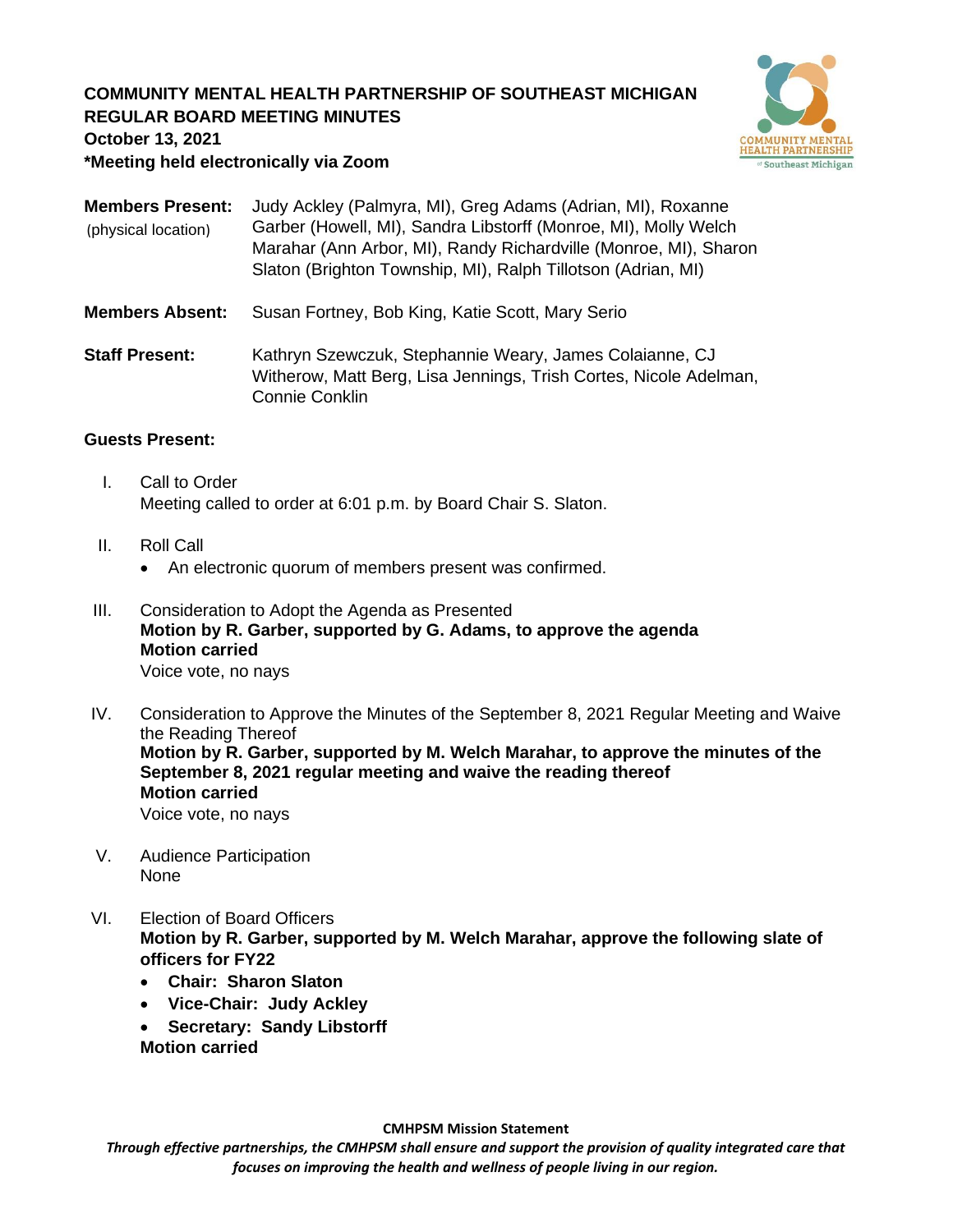Vote

Yes: Ackley, Adams, Garber, Libstorff, Welch Marahar, Richardville, Slaton, Tillotson No:

Absent: Fortney, King, Scott, Serio

- VII. Old Business
	- a. Board Review October Finance Report FY2021 as of August  $31<sup>st</sup>$ 
		- M. Berg presented.
- VIII. New Business
	- a. Board Action Proclamation for Dr. Caroline Richardson **Motion by R. Tillotson, supported by M. Welch Marahar, to authorize the CMHPSM Board Chair to sign the proclamation recognizing Dr. Richardson Motion carried**

Voice vote, no nays

- b. Board Action Provider \$2.35 Premium Pay Passthrough
	- **Motion by M. Welch Marahar, supported by R. Garber, to approve the pass-through funding to include \$2.35/hour plus employer expenses for premium pay eligible services delivered in FY2022. State appropriated pass-through funding was included in the recently approved State of Michigan FY2022 budget Motion carried**
	- Vote

Yes: Ackley, Adams, Garber, Libstorff, Welch Marahar, Richardville, Slaton, Tillotson No:

Absent: Fortney, King, Scott, Serio

c. Board Action – Contracts

**Motion by G. Adams, supported by M. Welch Marahar, to authorize the CEO to execute additional COVID FY2022 Block Grant funds, as well as the Women's Specialty Services (WSS) funds as presented contracts list Motion carried**

Vote

Yes: Ackley, Adams, Garber, Libstorff, Welch Marahar, Richardville, Slaton, Tillotson No:

Absent: Fortney, King, Scott, Serio

- d. Board Information Signed Contracts Within CEO Authority
	- J. Colaianne shared the details of the termination fee for the Mutual of Omaha service.

## IX. Reports to the CMHPSM Board

a. Report from the SUD Oversight Policy Board (OPB)

- N. Adelman provided an overview of the September OPB meeting. OPB primarily reviewed FY22 block grant funding allocations. OPB plans to issue a resolution regarding the behavior health redesign proposals.
- b. SUD Media Campaign Videos
	- The region is relaunching the naloxone and stories of recoveries campaigns to spread the message of recovery. The campaigns will be released via Facebook, Pandora and at gas stations.
- c. Strategic Plan FY2021 Q4 Metrics Report

#### **CMHPSM Mission Statement**

*Through effective partnerships, the CMHPSM shall ensure and support the provision of quality integrated care that focuses on improving the health and wellness of people living in our region.*